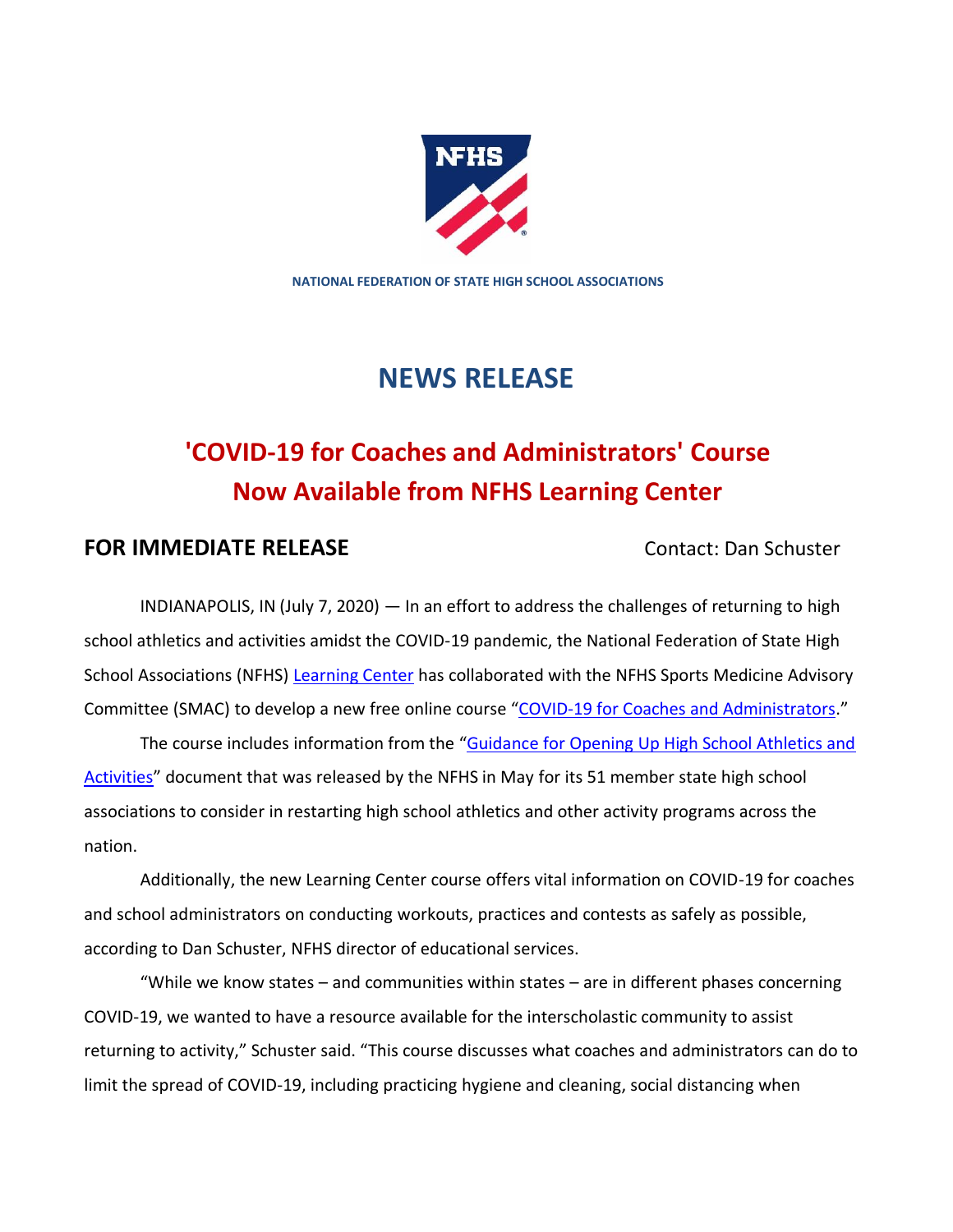possible, and the importance of recording who is at each workout, practice and game to track exposure."

Schuster commended SMAC for its contributions to the guidance document, which provided the foundation for the free "COVID-19 for Coaches and Administrators" course. NFHS SMAC is comprised of a 15-member advisory committee composed of medical doctors, certified athletic trainers, high school coaches and officials, research specialists and state high school association executives that regularly develops position statements related to medical aspects of conducting high school athletics.

"Dr. Michael Koester, chair of the NFHS SMAC, is one individual who especially should be thanked. He put extra time into the development of this course and allowed us to turn this course around very quickly," Schuster said. "His efforts coincide with the goals of the NFHS Learning Center in providing timely and valuable educational materials for state associations and all constituents within the interscholastic community. It is our hope that this course will be another helpful resource and one that can assist the restart of interscholastic programs when each state is ready."

For more information and to access the "COVID-19 for Coaches and Administrators" course from the Learning Center, please visit: [nfhslearn.com/courses/covid-19-for-coaches-and](https://nfhslearn.com/courses/covid-19-for-coaches-and-administrators)[administrators](https://nfhslearn.com/courses/covid-19-for-coaches-and-administrators). To view the Learning Center's entire course catalog, please visit: [https://nfhslearn.com/courses.](https://nfhslearn.com/courses)

*This press release was written by Cody Porter, Manager of Media Relations in the Publications/Communications Department.*

### **###**

#### **About the National Federation of State High School Associations (NFHS)**

The NFHS, based in Indianapolis, Indiana, is the national leadership organization for high school sports and performing arts activities. Since 1920, the NFHS has led the development of education-based interscholastic sports and performing arts activities that help students succeed in their lives. The NFHS sets direction for the future by building awareness and support, improving the participation experience, establishing consistent standards and rules for competition, and helping those who oversee high school sports and activities. The NFHS writes playing rules for 17 sports for boys and girls at the high school level. Through its 50 member state associations and the District of Columbia, the NFHS reaches more than 19,500 high schools and 12 million participants in high school activity programs, including more than 7.9 million in high school sports. As the recognized national authority on interscholastic activity programs, the NFHS conducts national meetings; sanctions interstate events; offers online publications and services for high school coaches and officials; sponsors professional organizations for high school coaches, officials, speech and debate coaches, and music adjudicators; serves as